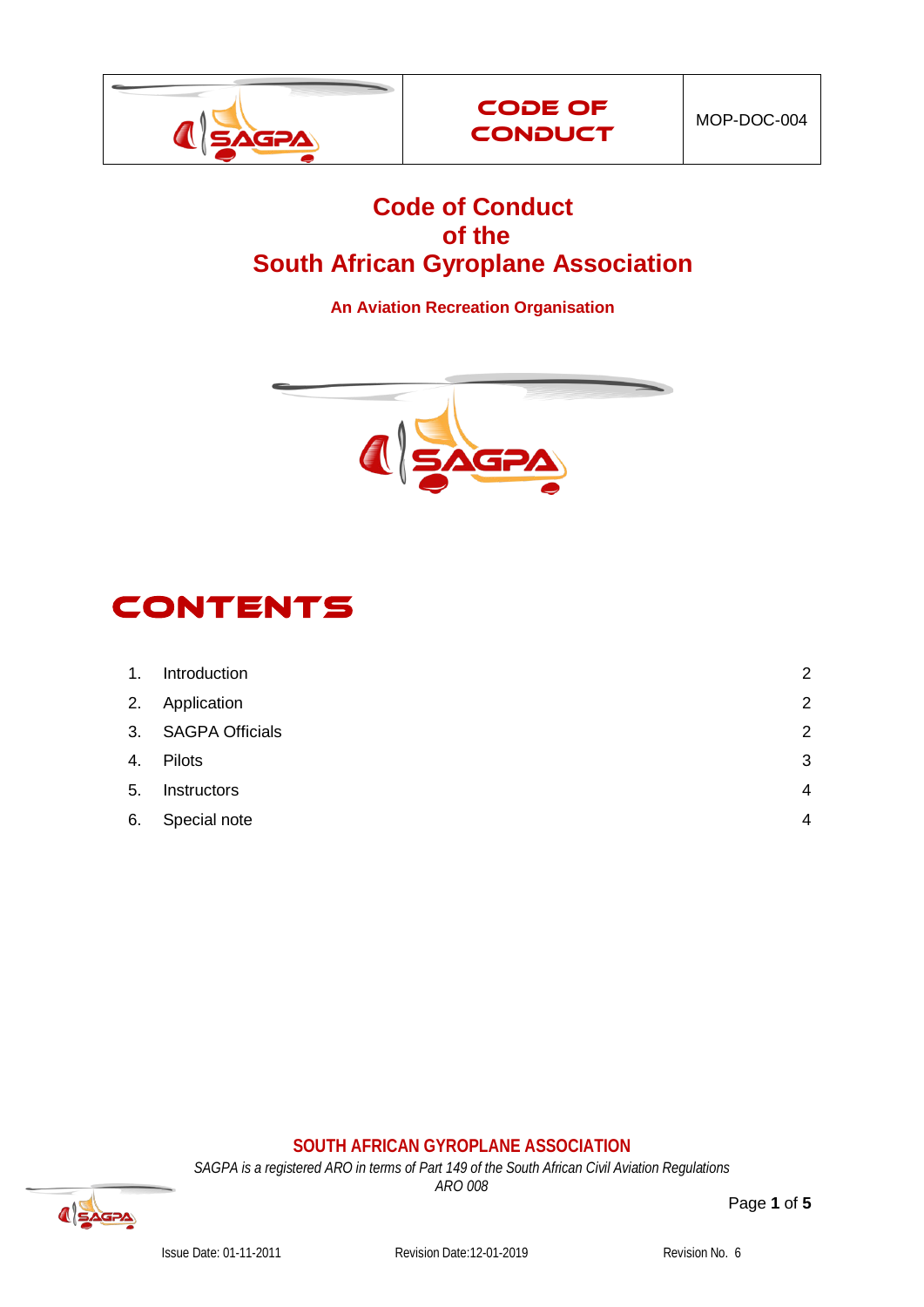## <span id="page-1-0"></span>**1. Introduction**

- 1.1 SAGPA expects its officials and members to subscribe to an ethical code of conduct based upon the three tenets of beneficence (the duty to do good), non-malfeasance (the duty to do no harm) and justice (offenders to treated fairly and required to rectify their wrongdoings and face the sanctions for the transgressions).
- 1.2 A code cannot cover every conceivable contingency and although it can be reasonably prescriptive in so far as the behaviour of officials is concerned, in the case of individual pilots one can only provide a guideline as to the type of behaviour that they should aspire to. All members are to act in SAGPA's best interest.

## <span id="page-1-1"></span>**2. Application**

2.1 The code should apply equally to all levels of the organisation from employed staff, Management Committee members (both elected and co-opted), ordinary members of the ARO, ad hoc appointed officials which may include, Event Directors and competition administrators, safety and air marshals, appeals committees, instructors, approved persons and pilots.

## <span id="page-1-2"></span>**3. SAGPA Officials**

- 3.1 SAGPA Officials are expected to execute their respective portfolio responsibilities with diligence, enthusiasm, integrity and in accordance with the above principles by adhering to the following at all times:
	- 3.1.1 Maintain exemplary standards of personal, professional and ethical conduct in fulfilling all aspects of the position of a SAGPA Management Committee member and/or Officer, including while interacting with SAGPA members and all external organizations and individuals.
	- 3.1.2 Act in the best interest of SAGPA while avoiding actions or decisions that could either bring the ARO into disrepute or be construed as unethical, illegal or contrary to the public interest.

#### **SOUTH AFRICAN GYROPLANE ASSOCIATION**

*SAGPA is a registered ARO in terms of Part 149 of the South African Civil Aviation Regulations ARO 008*

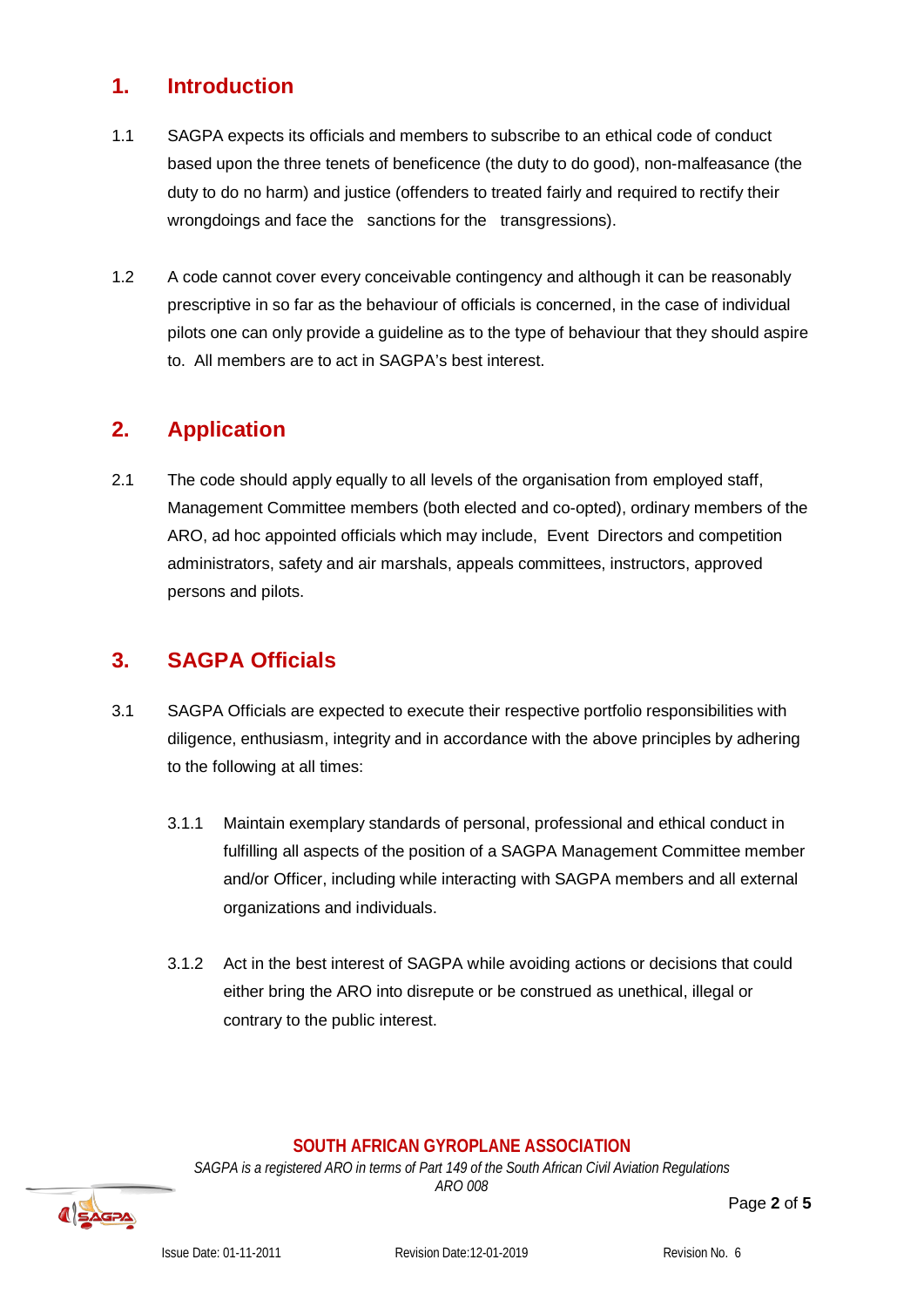- 3.1.3 Communicate openly, honestly and in a timely fashion, while respecting confidentiality and individual rights, with SAGPA members and any other individuals or organizations having a relationship with SAGPA.
- 3.1.4 Ensure that all regulations, guidelines and requirements are made freely available, conscientiously applied, upheld, regularly reviewed and amended.
- 3.1.5 Investigate, evaluate, act and report on any safety, technical, procedural or disciplinary matters brought to their attention timeously in accordance with current regulations, devoid of favouritism and unencumbered by any external influences.
- 3.1.6 Disclose any potential conflict of interest situation resulting from involvement in SAGPA activities, and where appropriate, exclude themselves from involvement in such activities
- 3.1.7 Keep privileged information confidential except in circumstances when doing so would result in a breach of regulations or ethical conduct.
- 3.1.8 Confidential information must be dealt with in terms of statutory acts e.g. POPI Act (Promotion of Personal Information Act) and the PAIA Act (Promotion of Access to Information Act).
- 3.1.9 Actively encourage diversity throughout the activities of the organisation.
- 3.1.10 Refuse to engage in or sanction discrimination on the basis of race, gender, age, religion, national origin, sexual orientation, physical appearance, or disability.
- 3.1.11 Exercise proper, legal and appropriate financial responsibility in all dealings with or on behalf of SAGPA through maintaining accurate accounts and asset registers as well as being proactive in pursuing debtors.

## <span id="page-2-0"></span>**4. Pilots**

4.1 Pilots are the most visible of all SAGPA members in respect of exposure to public scrutiny and should therefore:

#### **SOUTH AFRICAN GYROPLANE ASSOCIATION**

*SAGPA is a registered ARO in terms of Part 149 of the South African Civil Aviation Regulations ARO 008*

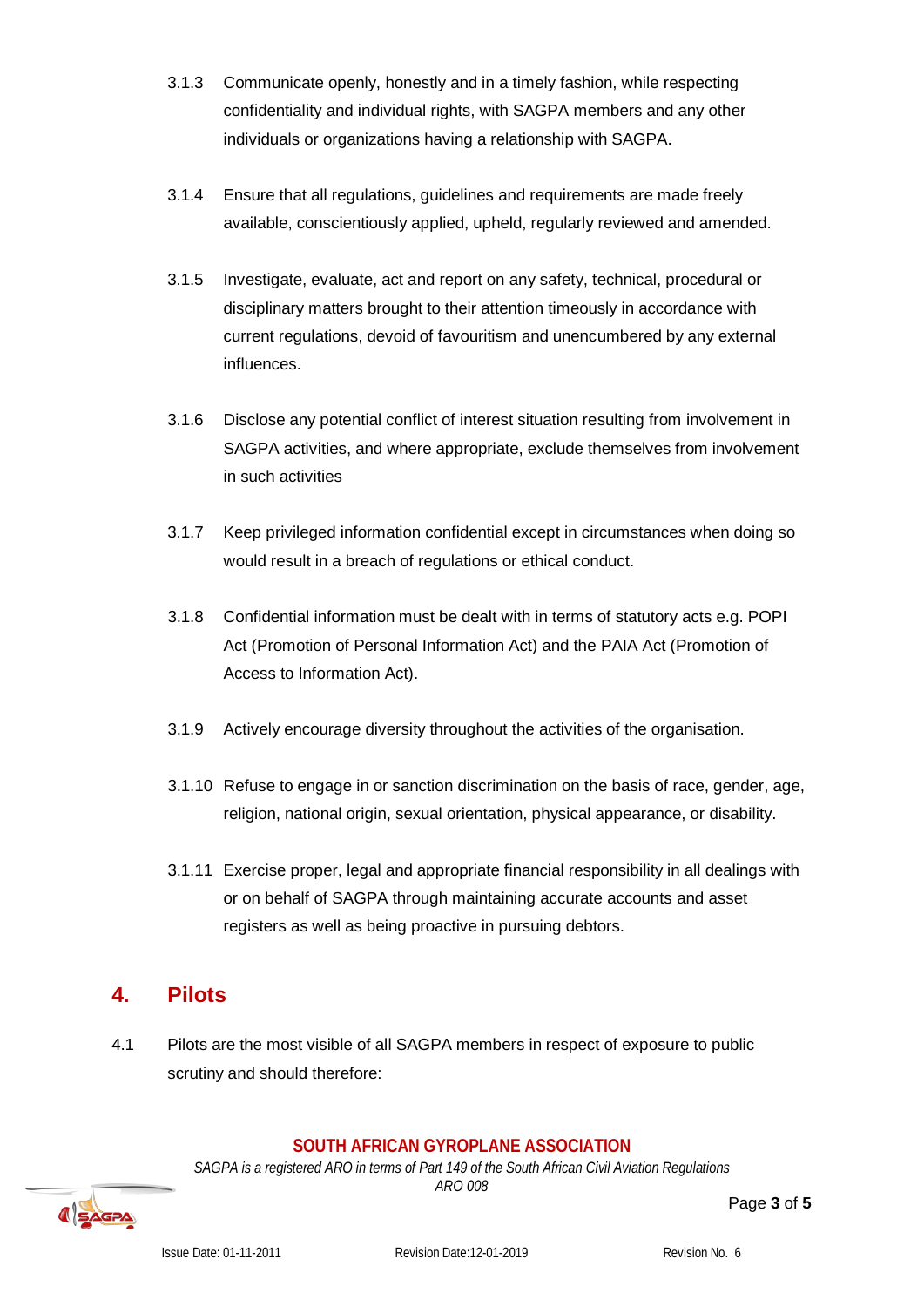- 4.1.1 Ensure that they are appropriately licensed;
- 4.1.2 Maintain their logbooks accurately and up to date;
- 4.1.3 Comply with all regulations with regards to airspace restrictions, access controls and payment of fees;
- 4.1.4 Treat other pilots and members of the public with respect and common courtesy (airmanship);
- 4.1.5 Behave in a professional and creditworthy manner at all times;
- 4.1.6 Report any safety related event or hazardous actions accurately and timeously;
- 4.1.7 Follow the correct protocol when either addressing the media or raise issues which require to be addressed by the sport's national authorities.

#### <span id="page-3-0"></span>**5. Instructors**

- 5.1 Instructors also have additional responsibilities in introducing new members to the sport and must therefore ensure that they:
	- 5.1.1 Emphasize safety at every opportunity;
	- 5.1.2 Only progress students who have comfortably achieved the required skills and knowledge taught in the earlier stages of instruction;
	- 5.1.3 Ensure that the training curriculum is fully covered as a minimum;
	- 5.1.4 Maintain their personal training qualifications and strive to advance their own proficiency, knowledge and teaching skills.

## <span id="page-3-1"></span>**6. Special note**

6.1 Becoming a member of SAGPA is upon the proviso that the pilot will abide and actively live up to this Code of Conduct. The member accepts that they will be held accountable for any deed or action that does not comply and this may result in disciplinary action

#### **SOUTH AFRICAN GYROPLANE ASSOCIATION**

*SAGPA is a registered ARO in terms of Part 149 of the South African Civil Aviation Regulations ARO 008*